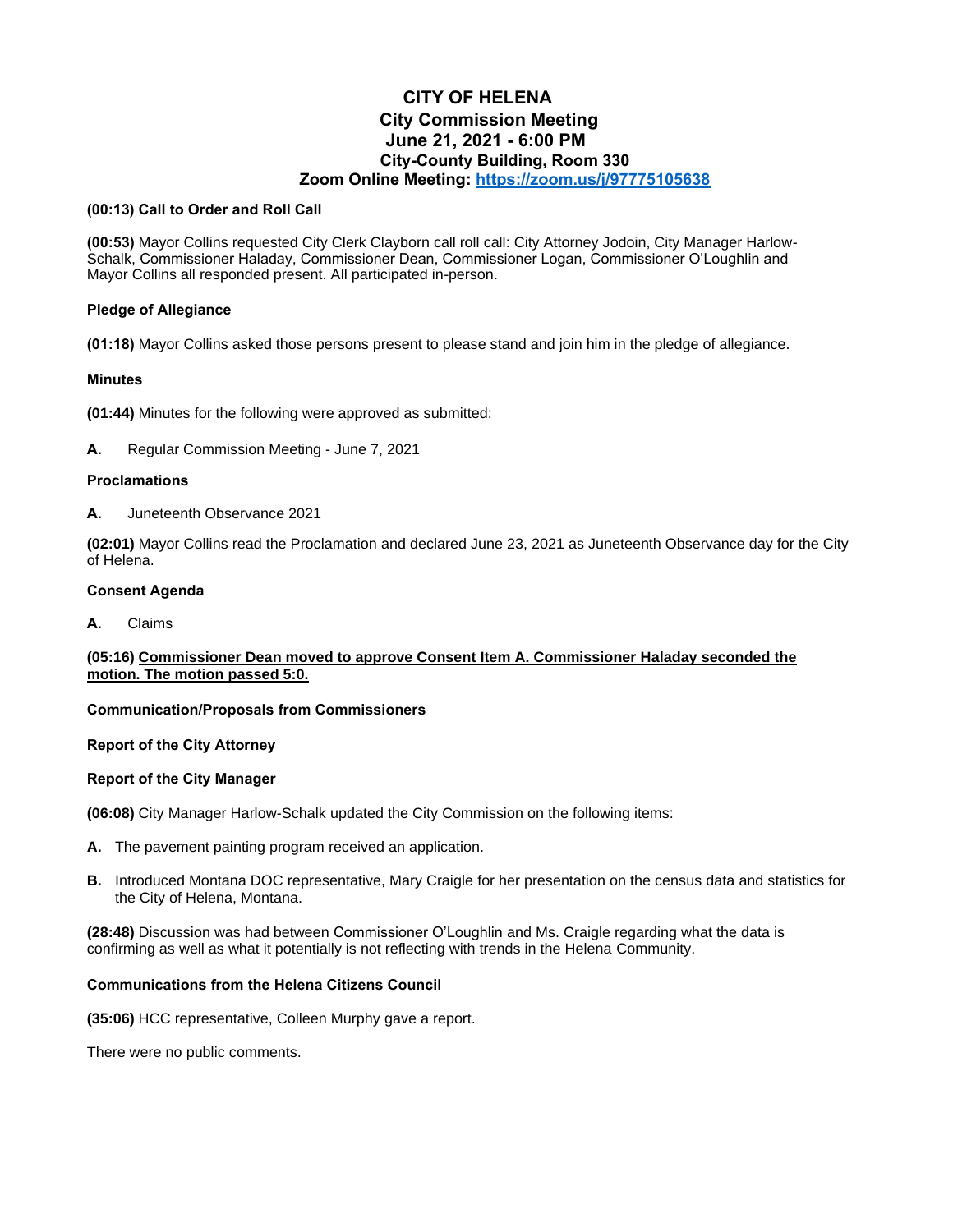## **Regular Items**

**A.** Consider a Resolution distributing Downtown Urban Renewal District Tax Increment Financing funds to Placer Commercial, LLC for the construction restoration of 38 pairs of French door windows at 21 North Last Chance Gulch.

**(36:50)** City Manager Harlow-Schalk gave a brief introduction for Regular Item A.

**(37:51)** City Planner II, Ellie Ray presented on Regular Item A.

**(40:38)** Discussion was had between the commission, Ms. Ray, Community Development Director Sharon Haugen, City-Manager Harlow-Schalk, and the project's applicant Lee Shubert.

**(01:08:09)** Commissioner O'Loughlin was in agreement with the individual who was in opposition to this project as reflected in the Downtown TIF Advisory Board minutes, citing it fell short of the goals of the TIF district in that it did not build the increment over time. The Commissioner also noted the Downtown TIF Advisory Board seemed to encourage a 50% match in funds which was not being met through this application. She expressed her support to table the item until more information could be obtained from the Preservation Office and to allow city staff enough time to provide a report on what other potential projects exist in the district as well as how this particular application may not align with the goals of the Downtown TIF Advisory Board.

**(01:09:57)** Commissioner Haladay reminded the Commission they approved approximately \$150,000 the previous month for three (3) other Downtown TIF projects as Consent Agenda items that did not receive the same scrutiny as the subject application which was being presented as a Regular Item. As such, Commissioner Haladay suggested approval of the application similarly to the others. The Commissioner added that he thought they needed a better overall system and comprehensive plan for the next year.

**(01:12:52)** Mayor Collins asked city staff why the application was left out and not included with the other three (3) applications as a Consent Agenda Item. Community Development Director, Sharon Haugen explained that the question of whether this application was an eligible project arose within the Downtown TIF Advisory Board itself. As a result, they requested the application be reviewed by the City Attorney who later deemed the project to be an eligible activity. In addition, the City Fire Department confirmed any improvement to the Placer Building would increase its safety.

There were no public comments.

**(01:14:16) Commissioner Logan made a motion to approve a Resolution distributing Downtown Urban Renewal District Tax Increment Financing funds to Placer Commercial, LLC for the construction restoration of 38 pairs of French door windows at 21 North Last Chance Gulch. Commissioner Haladay seconded the motion.** 

**(01:14:38) Commissioner O'Loughlin moved to amend the motion to reduce the proposed award amount of \$77,800 by half for a new total award of \$38,900. Commissioner Dean seconded the amendment to the motion. The motion failed 2:3.**

**(01:17:01) Commissioner Dean moved to amend the motion to be tabled pending review by the Historic Preservation Officer confirming the scope of project. There was no second.**

# **(01:18:22) The original motion made by Commissioner Logan and seconded by Commissioner Haladay carried 5:0.**

**(01:18:48)** Commissioner Dean requested the Commission be provided a report from the Historic Preservation Officer in cases where historic properties are being deliberated in the future. Both Mayor Collins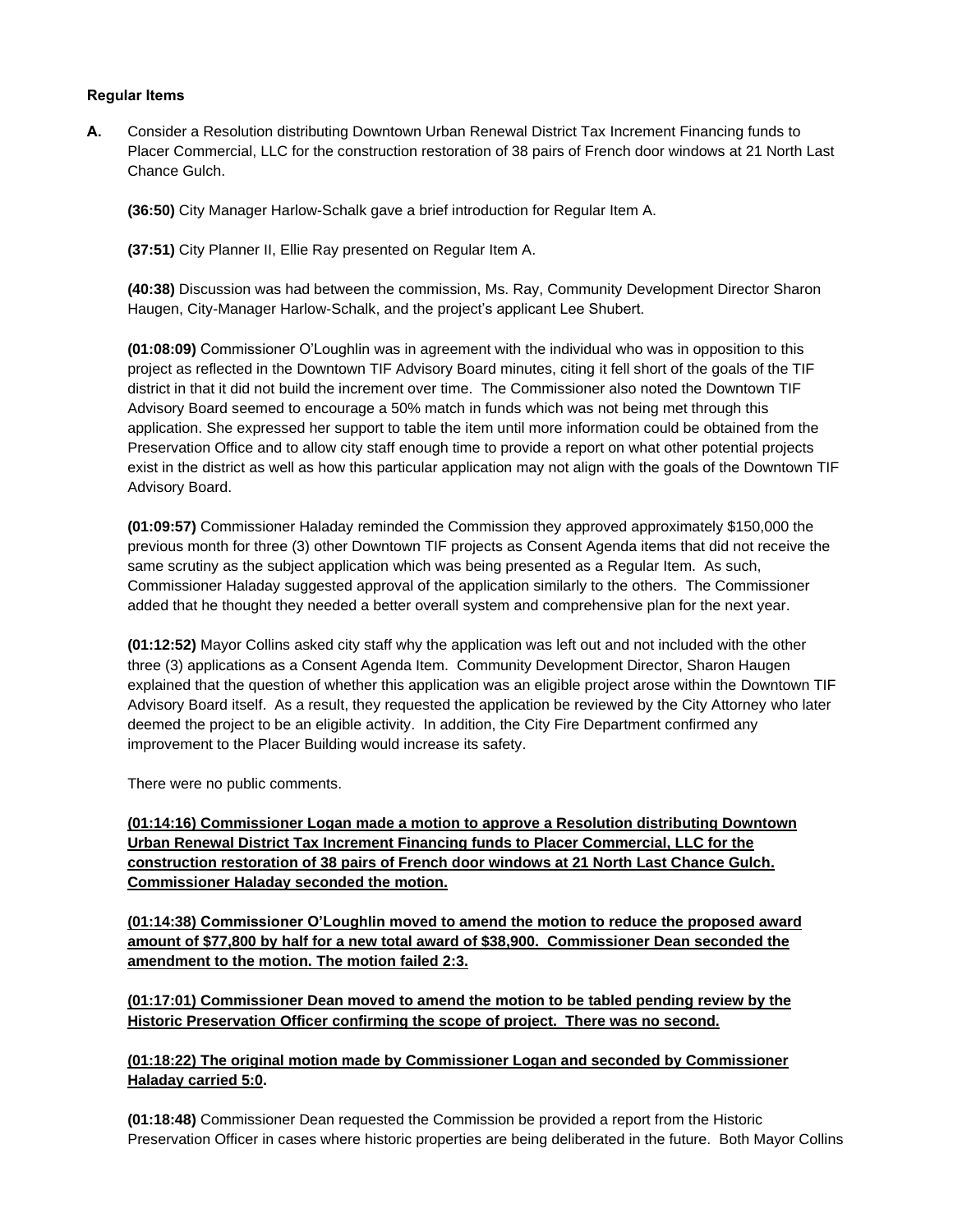and Commissioner Logan were in agreement. Commissioner Haladay suggested requiring this step to be completed by city staff and not the applicant.

#### **Public Hearings**

**A.** Consider a Resolution suspending the prohibition of consumption of alcoholic beverages and possession of open containers of intoxicating beverages on city property within the Downtown Urban Renewal District for events taking place on July 16 and 17, 2021.

**(01:21:06)** City Manager Harlow-Schalk presented a summary of the Resolution suspending the prohibition of consumption of alcoholic beverages and possession of open containers of intoxicating beverages on city property within the Downtown Urban Renewal District for events taking place on July 16 and 17, 2021.

**(01:23:42)** Discussion was had between the City Commission, City Attorney Thomas Jodoin, City Manager Harlow-Schalk, and the applicant representing Big Sky Pride Kev Hamm regarding the status of the event insurance and whether or not the applicant had heard of or received "host insurance."

**(01:32:59)** Clerk of the City Commission, Dannai Clayborn read into the record a written public comment from Tyler Warne who questioned whether a conditional resolution could be approved pending insurance be obtained by the next City Commission date.

**(01:33:27)** Shawn Morrison addressed the City Commission and provided public comment in support of the resolution.

**(01:35:16)** Kev Hamm representing Big Sky Pride addressed the City Commission and provided public comment in support of the resolution.

No further public comments.

**(01:38:42)** Further discussion was had between the City Commission, City Attorney Thomas Jodoin, City Manager Harlow-Schalk, and the applicant representing Big Sky Pride Kev Hamm. City Attorney Jodoin discussed the possibility of passing a conditional resolution.

**(01:41:02)** Commissioner O'Loughlin expressed her support for passing the resolution citing out of state examples of other municipalities that have suspended their open container ordinances, given the time constraints, and that it would provide an opportunity for the significant event to happen in the community.

**(01:42:01)** City Manager Harlow-Schalk described the manner of how correspondence was routed between the City Manager's Office, the applicant, and the insurance provider.

**(01:43:02)** Commissioner Logan expressed his opposition to the resolution citing he was not comfortable suspending portions of the Helena City Code and if the City Commission wanted to repeal, amend or otherwise change the ordinance, there was a process outlined in the Helena City Code.

**(01:45:44)** Commissioner Dean expressed her support for continuing the conversation about a permanent change to the ordinance that would allow them to facilitate future events. The Commissioner also proposed making the Big Sky Pride event a city sponsored event similar to that of Symphony Under the Stars. City Manager Harlow-Schalk confirmed the event could be added to the city's insurance as a sponsored event.

**(01:47:28) Commissioner O'Loughlin made a motion to approve a Resolution suspending the prohibition of consumption of alcoholic beverages and possession of open containers of intoxicating beverages on city property within the Downtown Urban Renewal District for events taking place on July 16 and 17, 2021. Commissioner Dean seconded the motion. The motion carried 4:1.**

**B.** Consider a Resolution amending Joint Resolution No. 10677 and County Resolution No. 1993-166 by extending the Helena Regional Airport Authority for an additional ten (10) years.

**(01:48:36)** City Manager Harlow-Schalk presented a summary of the Resolution amending Joint Resolution No. 10677 and County Resolution No. 1993-166 by extending the Helena Regional Airport Authority for an additional ten (10) years.

**(01:49:32)** Helena Regional Airport Authority Board member, Michael Murray offered public comment to the City Commission in favor of the resolution.

There were no further public.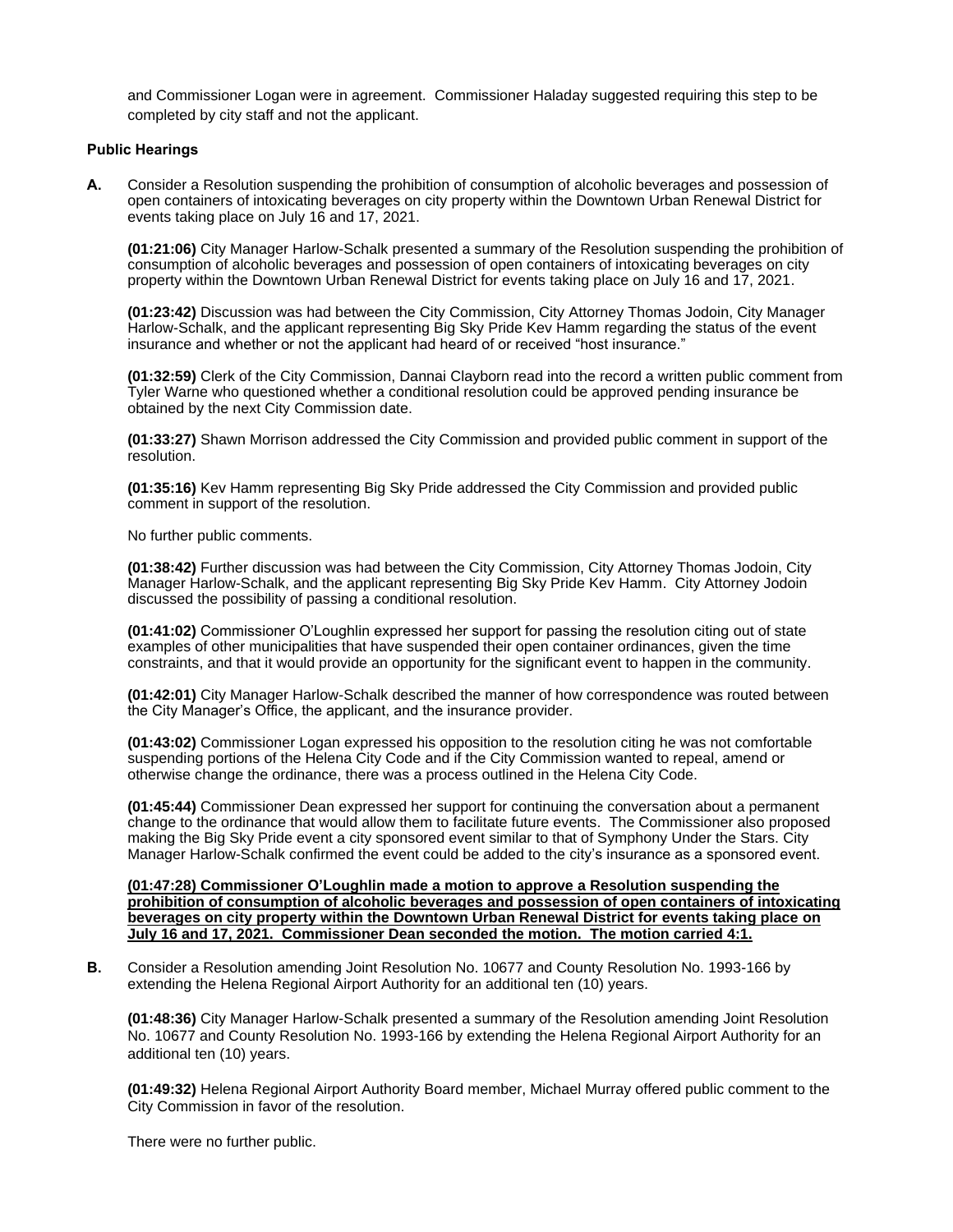**(01:51:58)** Discussion was had between the City Commission and City Manager Harlow-Schalk regarding how the city intended to resolve the outstanding assessments owed by the Helena Regional Airport Authority.

**(01:59:06) Commissioner Logan made a motion to approve a Resolution amending Joint Resolution No. 10677 and County Resolution No. 1993-166 by extending the Helena Regional Airport Authority for an additional ten (10) years. Commissioner Dean seconded the motion. The motion carried 4:1.**

C. Consider final passage of an ordinance adopting by reference the State adopted 2018 editions of the International Energy Conservation Code (IECC) by amending and adopting a revised Chapter 2 of Title 3, Helena City Code.

**(02:00:10)** City Manager Harlow-Schalk presented a summary of the final passage of an ordinance adopting by reference the State adopted 2018 editions of the International Energy Conservation Code (IECC) by amending and adopting a revised Chapter 2 of Title 3, Helena City Code.

**(02:01:29)** Susan Bjerke residing at 545 S. Harris Street gave public comment in favor of the ordinance.

No further public comments.

**(02:02:17) Commissioner Dean made a motion to approve final passage of an ordinance adopting by reference the State adopted 2018 editions of the International Energy Conservation Code (IECC) by amending and adopting a revised Chapter 2 of Title 3, Helena City Code. Commissioner O'Loughlin seconded the motion.** 

#### **City Attorney Jodoin clarified the City Commission was not adopting the State Adopted Appendix Chapter RA – Solar Ready provisions.**

#### **The motion passed 5:0.**

- **D.** Consider first passage of an Ordinance amending City of Helena Ordinance No. 3097 and amending the official zoning map for the City of Helena for a zone change from DT (Downtown) District to TR (Transitional Residential) District for Lot A being a portion of Lot H of the Placer Mining Claim of Getchell and Child as shown on Certificate of Survey No. 3114987 with a street address of 739 Getchell Street in the City of Helena, Montana.
- **E. (02:15:45)** City Manager Harlow-Schalk presented a summary of the final passage of an ordinance amending City of Helena Ordinance No. 3097 and amending the official zoning map for the City of Helena for a zone change from DT (Downtown) District to TR (Transitional Residential) District for Lot A being a portion of Lot H of the Placer Mining Claim of Getchell and Child as shown on Certificate of Survey No. 3114987 with a street address of 739 Getchell Street in the City of Helena, Montana.

**(02:16:42)** City Planner II, Ellie Ray gave a presentation for the proposed ordinance.

**(02:23:50)** Discussion was had between the City Commission and Ellie Ray regarding "spot zoning" and what qualifications needed to be met for future potential zone changes.

**(02:27:10)** Commissioner O'Loughlin spoke in support of the subject zone change, however she also questioned how future Commission's would mitigate "spot zoning" as a potential pattern in the future. Ms. Ray expanded on the current process to constitute "spot zoning" and gave examples of steps that could be taken in exceptional cases such as getting the approval of neighboring properties prior to approval of a zone change.

**(02:30:17)** Commissioner Dean asked what the vision of the property was. The applicant, Bridget Butler confirmed the intention of the property was mixed use including both a commercial business and town-houses.

**(02:32:49)** Discussion was had between Commissioner Haladay, Ms. Ray, and the applicant Bridget Butler. They discussed whether a variance from the first-floor commercial requirement would've offered an alternative route to approving the project and Ms. Ray confirmed a zone change was the only option to meet this project. They also discussed set back requirements and the intent to have tuck under parking garages.

**(02:37:44)** Vice Chair to the Downtown TIF Advisory Board, Brian Obert offered public comment in favor of the proposed zone change.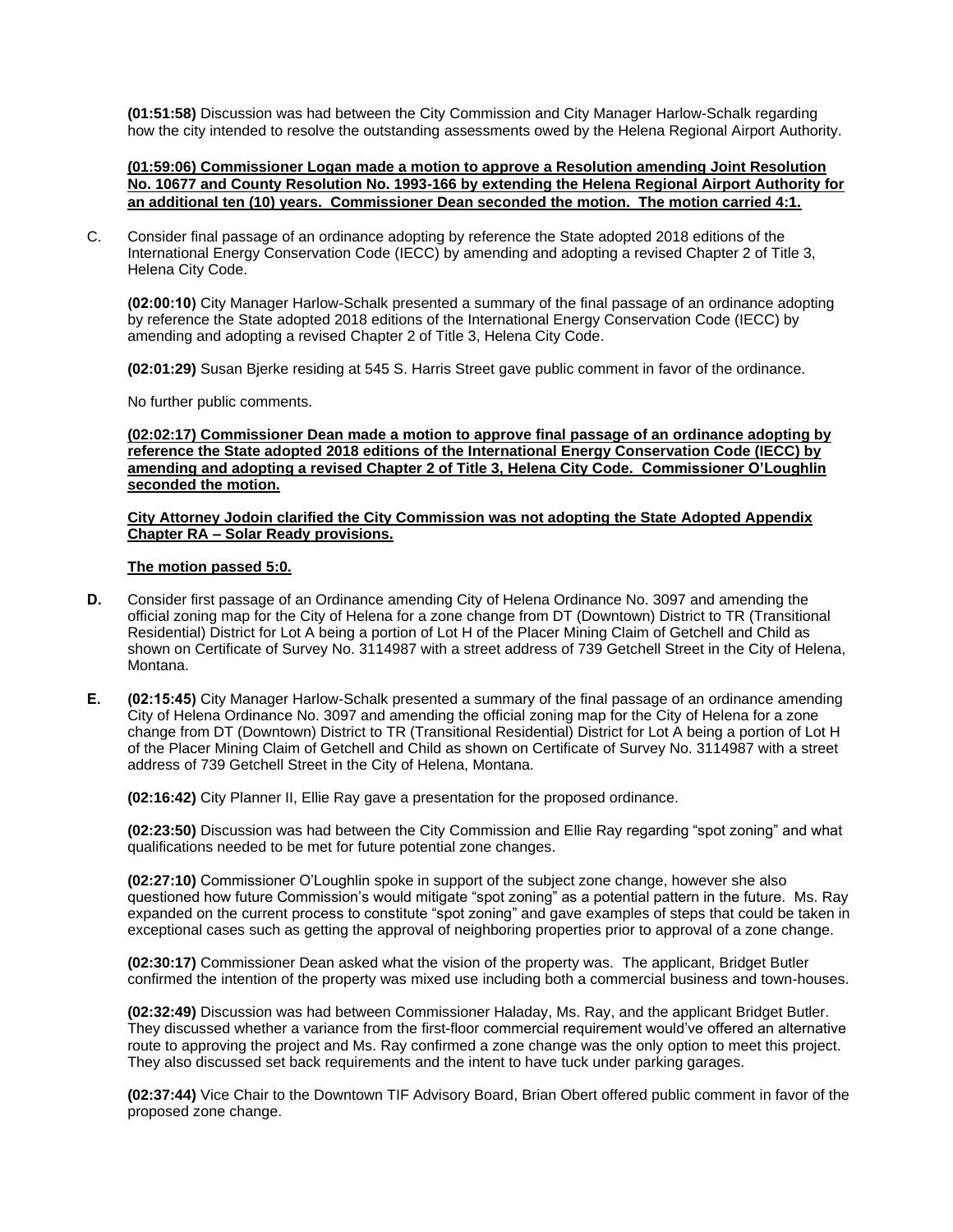**(02:38:55)** Commissioner Haladay asked Ms. Ray if projects were unable to meet the main floor commercial requirement as outlined in the Downtown zoning code, then a rezone of the property would be necessary to allow their concept. Ms. Ray confirmed that would likely be the case due to how the code was currently written.

**(02:40:06) Commissioner Dean made a motion to approve first passage of an Ordinance amending City of Helena Ordinance No. 3097 and amending the official zoning map for the City of Helena for a zone change from DT (Downtown) District to TR (Transitional Residential) District for Lot A being a portion of Lot H of the Placer Mining Claim of Getchell and Child as shown on Certificate of Survey No. 3114987 with a street address of 739 Getchell Street in the City of Helena, Montana. Commissioner Haladay seconded the motion. The motion passed 5:0.**

**F.** Consider a resolution granting a Conditional Use Permit to allow a 2,500 square-foot Sexually Oriented Business use in the Commercial Light Manufacturing (CLM) zoning district at 3540 Centennial Drive in the City of Helena.

**(02:41:41)** City Manager Harlow-Schalk presented a summary of the resolution granting a Conditional Use Permit to allow a 2,500 square-foot Sexually Oriented Business use in the Commercial Light Manufacturing (CLM) zoning district at 3540 Centennial Drive in the City of Helena.

**(02:42:38)** City Planner II, Michael McConnell gave a presentation for the proposed ordinance.

**(02:48:35)** Discussion was had between the City Commission, Mr. McConnell, the applicant Tyler Warne, and City Attorney Jodoin regarding what could be allowed within the recommended 200 square feet for total signage, whether the applicant only intended to occupy the facility in accordance with the Conditional Use Permit (CUP), and whether the condition of limiting the signage was being imposed fairly and without moral prejudice.

**(02:56:40)** The applicant, Tyler Warne offered public comment in favor of the resolution.

No further public comments.

**(02:59:54)** City Attorney Jodoin addressed the Commission and proposed limiting the CUP to just retail in an effort to exclude the other possible uses listed within the definition of "Sexual Oriented Business" such as exotic dancing.

**(03:01:27) Commissioner O'Loughlin made a motion to approve a resolution granting a Conditional Use Permit to allow a 5,000 square-foot Sexually Oriented Business use in the Commercial Light Manufacturing (CLM) zoning district at 3540 Centennial Drive in the City of Helena. with the following conditions:**

- **A) Applicant shall stripe all parking spaces within the existing paved area including a van accessible space.**
- **B) No future expansion of the use or structure is permitted under this permit beyond the existing retail use;**
- **C) No pole mounted signage; and**
- **D) No more than 200 square feet of total signage on the property**

**Commissioner Dean seconded the motion.**

**(03:02:26) Commissioner Haladay expressed the need to leave out "moral picking and choosing" to avoid specific content restrictions like this in the future.** 

#### **The motion carried 5:0.**

#### **Public Communications**

**(03:04:08)** Tyler Warne offered public comment.

No further public comments.